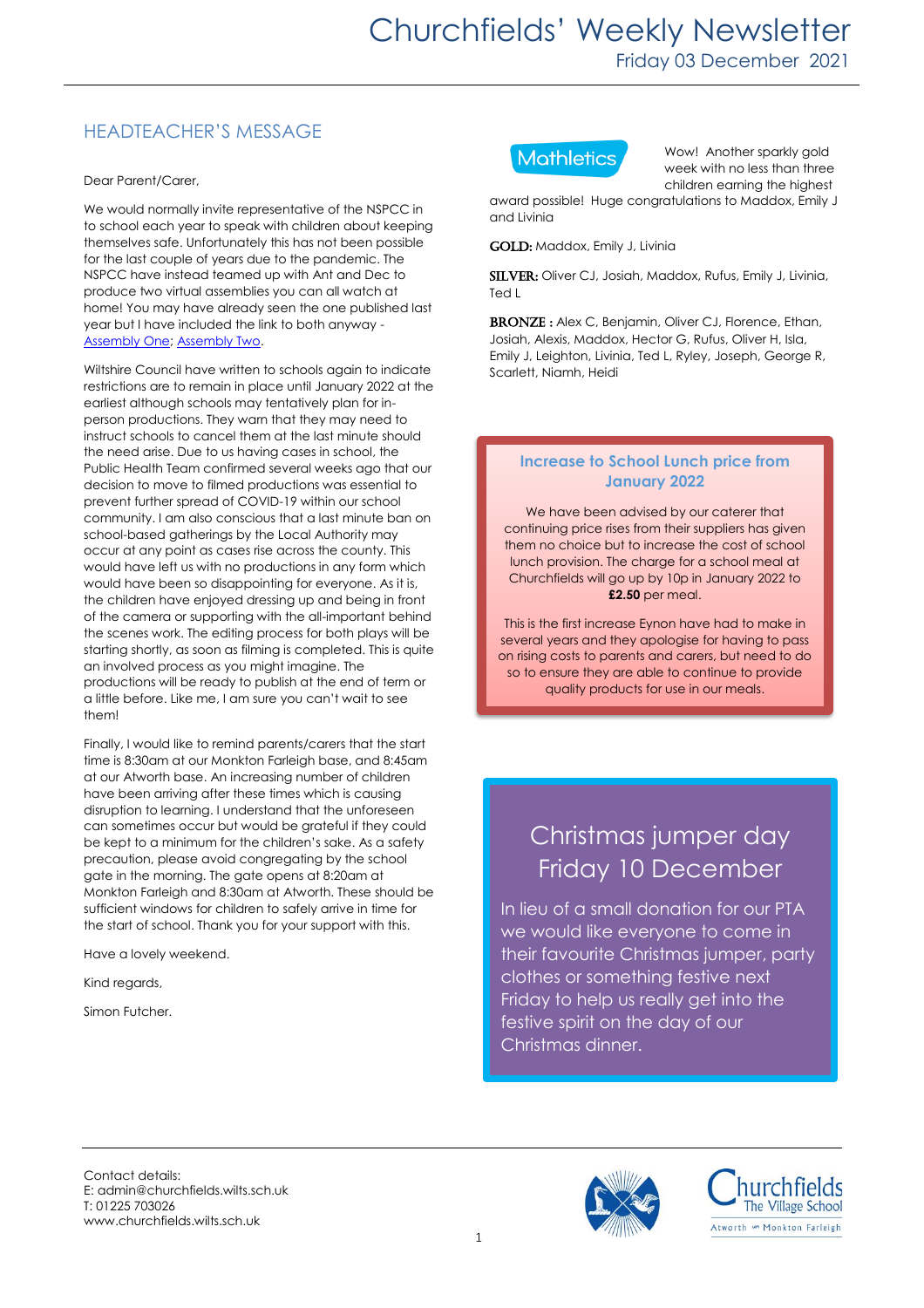

#### **Churchfields PTA Christmas Raffle**

In lieu of our Christmas Fayre 2021 being cancelled, we will now be focusing on our raffle. Every year, local businesses and people are extremely generous in gifting raffle prizes for us, so we thought - why not go ahead with this to bring some vital funding to Churchfields.

What do we need, we hear you ask! In the next week, we will be sending home *10 raffle tickets with each child*. Each ticket is £1.

Please could all of you lovely parents/guardians try and sell as many as you can to your friends, family and neighbours. We would be so grateful for this effort. **Following the sale of these, please hand one part of the ticket to the buyer and return the other with their name & phone number written on the back, with the cash in the envelopes provided.** 

#### **Please return all money and tickets sold by Monday 13th December.**

The draw will be made on Wednesday 15<sup>th</sup> December and the prizes will be delivered to school by the end of the week. Please now take a look at the list of our fabulous prizes in order to promote our raffle!

Thank you once again for your continued support.

Many thanks

Churchfields PTA



#### **Shop on line with Amazon Smile and easyfundraising and they will donate to Churchfields PTA**

For all your online purchases, if you use amazon please choose Churchfields The Village School PTA as your chosen charity. Shop via [Amazon](https://smile.amazon.co.uk/gp/chpf/homepage?orig=%2F) Smile and Amazon will donate to our PTA at no cost to you.

You can also shop via easyfundraising it's easy to join just clic[k here](https://www.easyfundraising.org.uk/causes/churchfieldspta/?q=Churchfield&cat=cause-autosuggest) to get started. Thank you



Shaw School Hall Saturday 4<sup>th</sup> December 10am to 12pm

Come and have some fun before Christmas and buy some Christmas gifts for the family.

Stalls: Cake, Preserves and Chutneys,<br>Cards, crafts, knitted gifts, natural<br>cosmetics and more.



Father Christmas will be coming at 11.30am with a free gift for every child.

Refreshments of tea, coffee and biscuits or mince pies will be served.

Contact details: E: admin@churchfields.wilts.sch.uk T: 01225 703026 www.churchfields.wilts.sch.uk